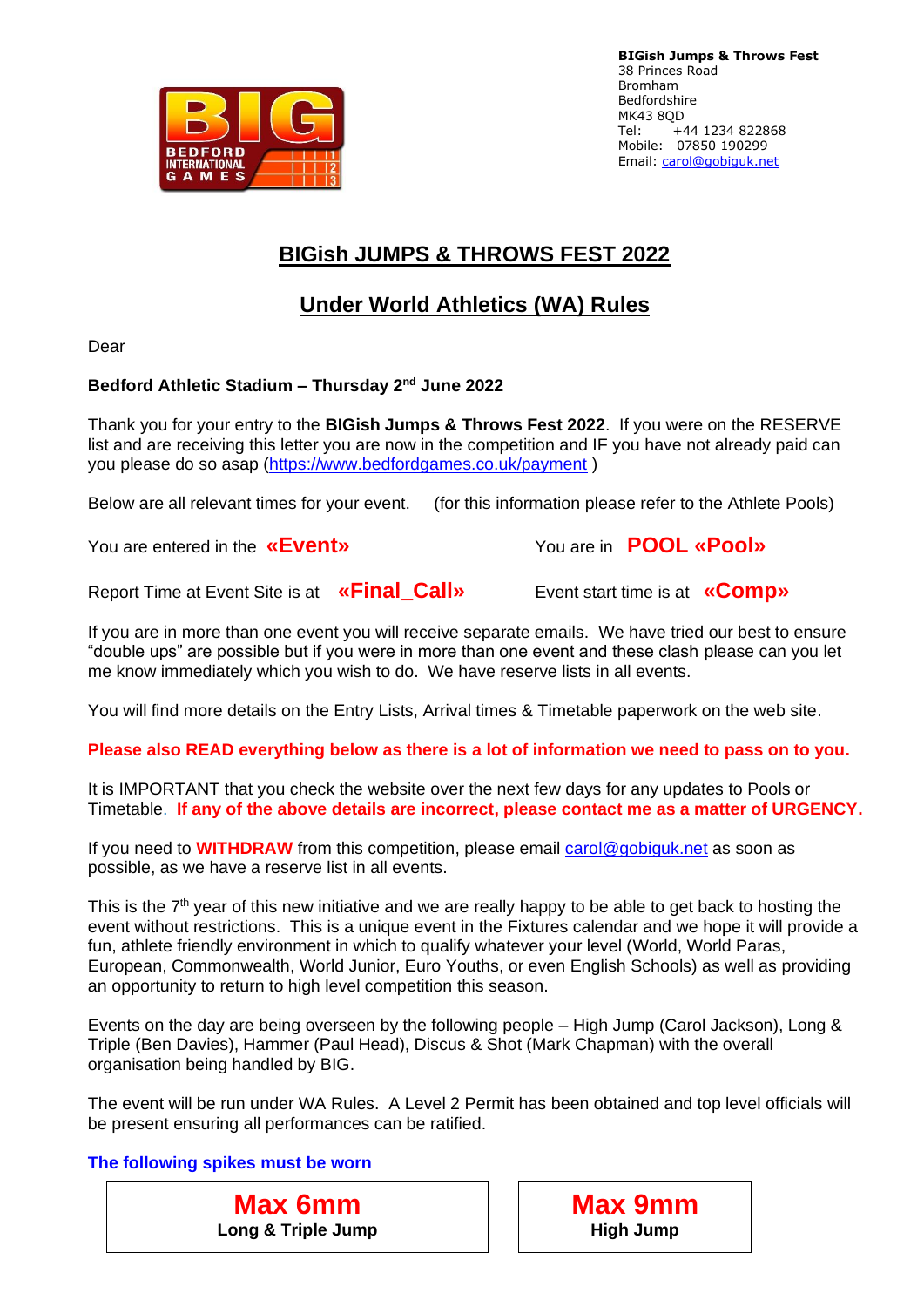## **NB ATHLETE ENTRY to the stadium will be via the MAIN ENTRANCE only**

- Please look at the website for details of your **Pools and Timetable.**
- **ENTRY TO THE STADIUM** ATHLETES via the main entrance. COACHES via the Spectator entrance. SPECTATORS via the Spectator Entrance.

Wrist bands will be issued and must be worn at all times.

- **INDOOR WARM UP AREA -** This is at the bottom half of the Indoor area and **ENTRY** is via the Ramp only. **Please only use this area for actual warm up as space is limited.** Please do not use any other part of the Indoor Hall.
- **EXEGE ING OF EQUIPMENT** at the Equipment Store at least 1 hour before your event.
- **E DISALLOWED EQUIPMENT IN THE COMPETITION AREA** Athletes are reminded that mobile phones / iPods, Smart watches, IPads, cameras, etc must not be taken into the competition area and this will be checked at your event site.
- **EXEGISTRATION –** is at the desk at the bottom of the Warm Up area at least 60 minutes before your event. Bibs will be issued this year.
- **REPORTING**  There will be no FINAL CALL area so please go directly to your competition area (see event notes below and paperwork on the website for exact times). All spikes, kit, disallowed equipment, etc will be checked at your competition site. Please report 30 mins before event start time (HJ 45 mins) to start warm up as numbers are high and it will take time to mark & set up runups etc.
- **SPECTATOR & COACHING AREAS** As there are no track events it will be possible to get closer to the event sites and these areas will be roped off. COACHES AREAS will be designated near all event sites so can you please ask your coaches to adhere to them. When walking between events, please walk round the outside of the track. Seats in the stands will be available.
- **HIGH JUMP** 
	- o Competitions have been split by performance and two cards (Men & Women) will be run where necessary to make the competition legal.
	- o 2 beds will be run so please ensure you know which bed you are jumping on.
	- $\circ$  Progressions will be decided before the competition and we will look to go through as many of the relevant qualifying standards as possible.
	- o We will ensure the first height in each competition is comfortable for all.
	- o **Call up will be 45 mins prior to start time**. Call up will be at the High Jump area.

### **LONG JUMP**

- o All competitions will be measured by EDM
- o All athletes will have 6 Trials
- $\circ$  The competitions have been split by performance and two cards (Men & Women) will be run where necessary to make the competition legal.
- o PLEASE NOTE: There will be NO reversal of the jumping order after Round 3
- o **Call up will be 30 mins prior to start time**. Call up will be at the Long Jump event site.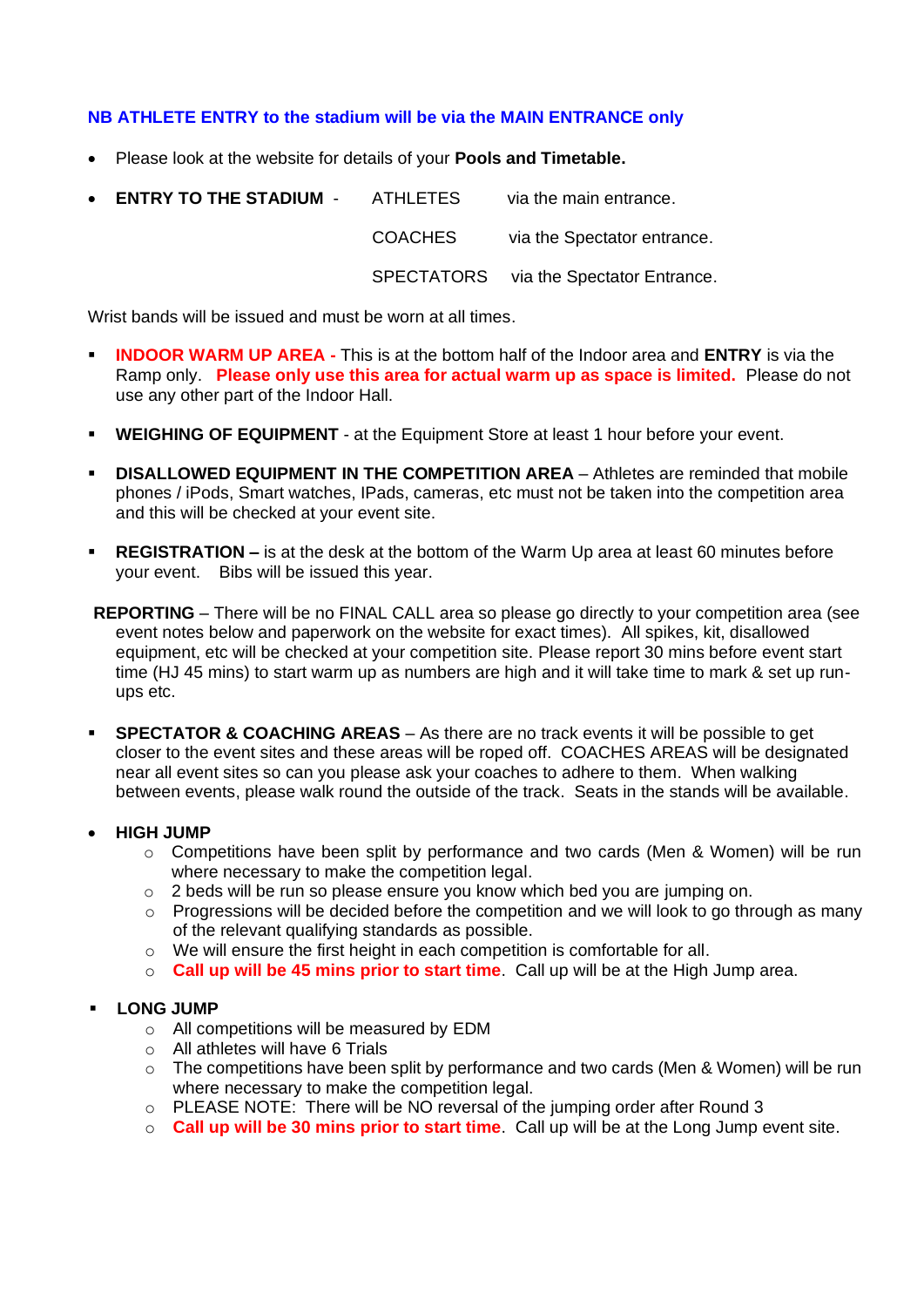### **TRIPLE JUMP**

- o All competitions will be measured by EDM
- $\circ$  Competitions will use the 9m, 11m and 13m boards respectively and boards will not be changed mid competition
- o All athletes will have 6 Trials
- o Two cards (Men & Women) will be run where the pools are mixed to make the competition legal.
- o PLEASE NOTE: There will be NO reversal of the jumping order after Round 3
- o **Call up will be 30 mins prior to start time**. Call up will be at the Triple Jump event site.

#### • **DISCUS (Inside cage)**

- o All athletes will have 6 Trials
- o EDM is being used for Discus.
- o There will be NO reversal of the Throwing order after Round 3
- o **Call up will be 30 mins prior to start time**. Call up will be at the Discus area.

#### • **SHOT**

- $\circ$  All athletes will have 6 Trials
- o EDM is being used for Shot
- o There will be NO reversal of the Throwing order after Round 3
- o **Call up will be 30 mins prior to start time**. Call up will be at the Shot area.

#### • **HAMMER (Outside cage)**

- o All athletes will have 6 Trials
- o EDM is being used for Hammer
- o There will be NO reversal of the Throwing order after Round 3
- o **Call up will be 30 mins prior to start time**. Call up will be at the Hammer area
- **SPECTATOR ENTRY –** will be through the Spectator Entrance. There is a charge of £5 for spectators (U12's & O65 £3.00). We would be grateful if you could have the exact money available. No card or cheque payments will be possible.
- **COACHES ENTRY** will be through the Spectator Gate
	- $\circ$  Only the Athlete's MAIN Coach, as designated on Power of 10, will be allowed free entry by pre-registering by Fri 27<sup>th</sup> May at<https://www.bedfordgames.co.uk/coaches-registraion>. There will be no charge on production of their current valid UKA Coaches licence but they will need to pay £5 if this is not shown or has expired.
	- o N.B. Only one coach per athlete will be allowed to pre-register for free entry.
- **CAR PARK** on the field to left of the Stadium. I am unsure if Fusion are manning this but if not please park sensibly in rows.
- **MEDICAL COVER** A Paramedic team will be present. Please note there will be no Physio in attendance.
- **WATER**  No Water will be available for you. Please bring your own or buy from the Stadium.
- **REFRESHMENTS –** I very much hope that there will be a number of Outside Catering Food Outlets, an Ice Cream van and a Coffee Van there and we hope you will support these.
- **BIG** cannot accept responsibility for incurred expenses should the meeting be cancelled or postponed, nor can **BIG** accept responsibility for any injury or loss incurred at this event.
- **EIG** reserves the right to decline entry to any person unable to meet or abide by the promoter's conditions.